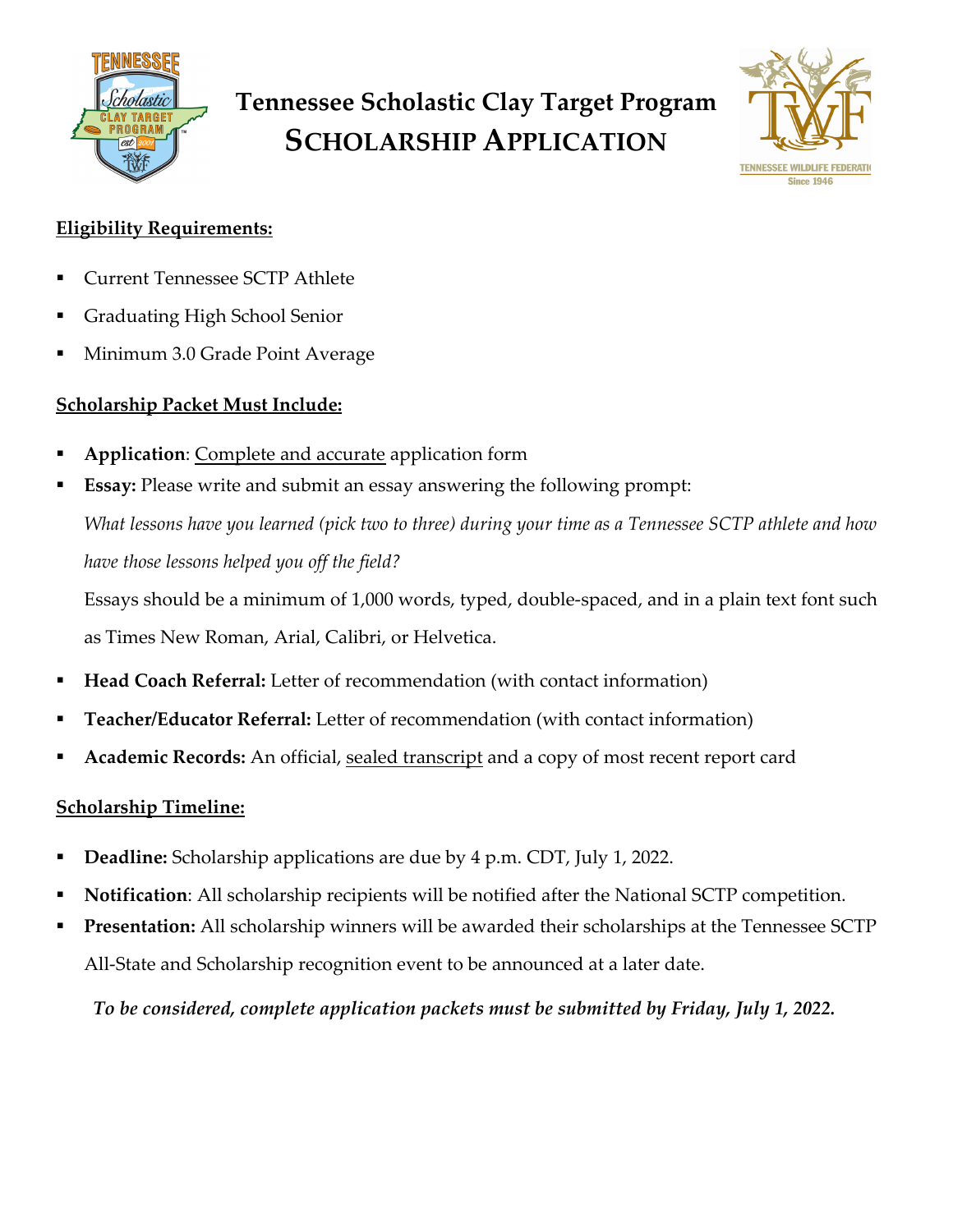

### **Tennessee Scholastic Clay Target Program SCHOLARSHIP APPLICATION**



| First / Middle / Last       | Month/Date/Year                                                 |  |
|-----------------------------|-----------------------------------------------------------------|--|
|                             |                                                                 |  |
| Street / City / State / Zip |                                                                 |  |
| Area Code                   |                                                                 |  |
|                             | TNSCTP Region: 1 West 2 Middle 3 Plateau 4 East<br>(Circle One) |  |
|                             |                                                                 |  |
|                             | Graduation Date ________                                        |  |
|                             |                                                                 |  |

*By signing below, I certify that information contained in this application is true and complete. I understand that false information may be grounds for forfeiture of any Tennessee SCTP scholarship that I may receive. I hereby authorize the Tennessee Scholastic Clay Target Program Scholarship Committee to obtain any further information deemed necessary (includes official verification of G.P.A.).* 

Signature of Athlete

Signature of Parent/Guardian

\_\_\_\_\_\_\_\_\_\_\_\_\_\_\_\_\_\_\_\_\_\_\_\_\_\_\_\_\_\_\_\_\_\_\_\_

\_\_\_\_\_\_\_\_\_\_\_\_\_\_\_\_\_\_\_\_\_\_\_\_\_\_\_\_\_\_\_\_\_\_\_\_\_

**Submit completed application packet to:**  Tennessee Wildlife Federation c/o Ashley Tone 300 Orlando Ave.

Nashville, TN 37209

(615) 353-1133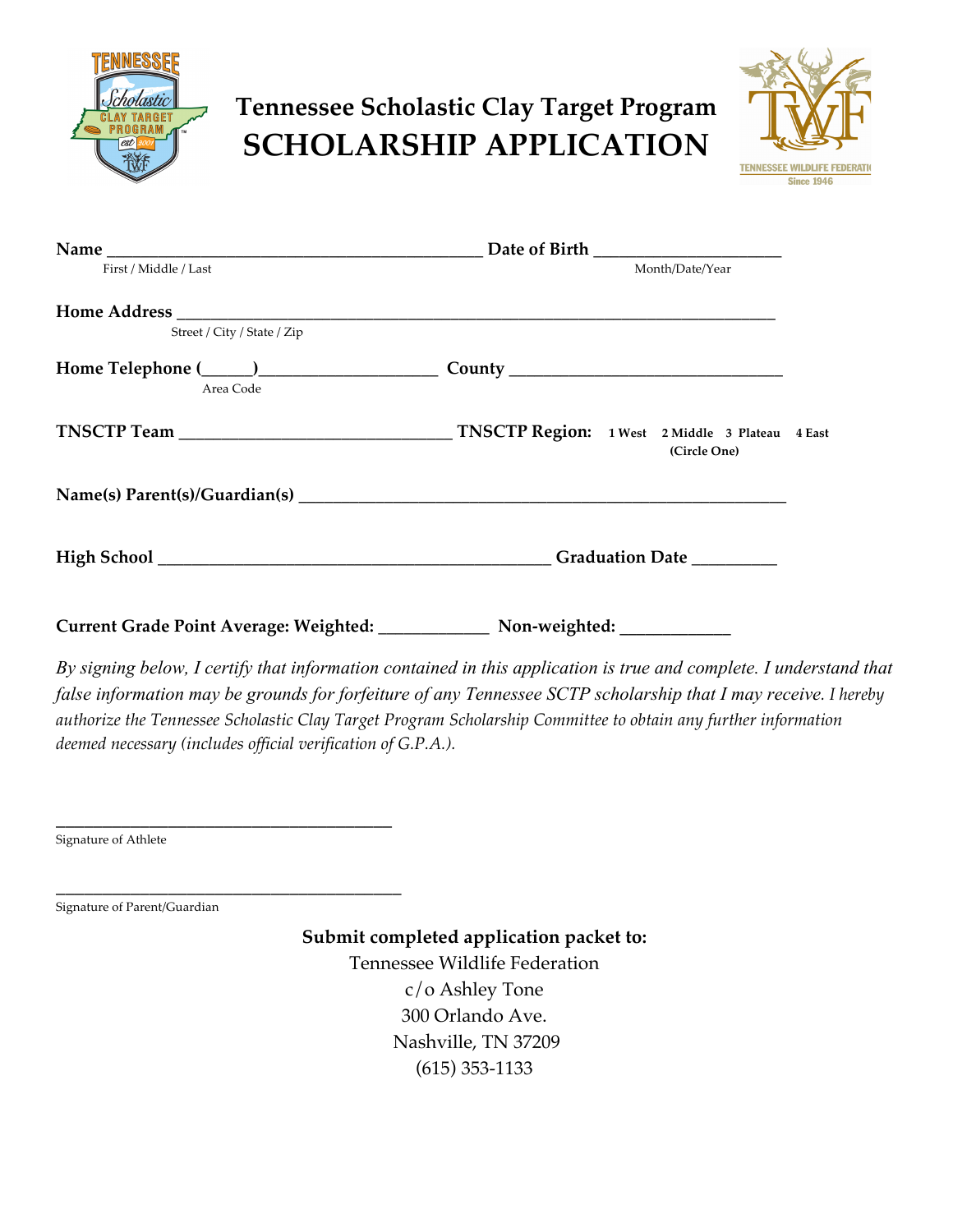

### Tennessee Scholastic Clay Target Program **SCHOLARSHIP APPLICATION**



Please answer each prompt completely-list activities and dates of participation (ranges are acceptable). Attach an additional page if necessary.

EXTRACURRICULAR SCHOOL ACTIVITIES

**COMMUNITY INVOLVEMENT & VOLUNTEERISM** 

**OUTDOOR INVOLVEMENT** (Hunting, fishing, camping, etc.):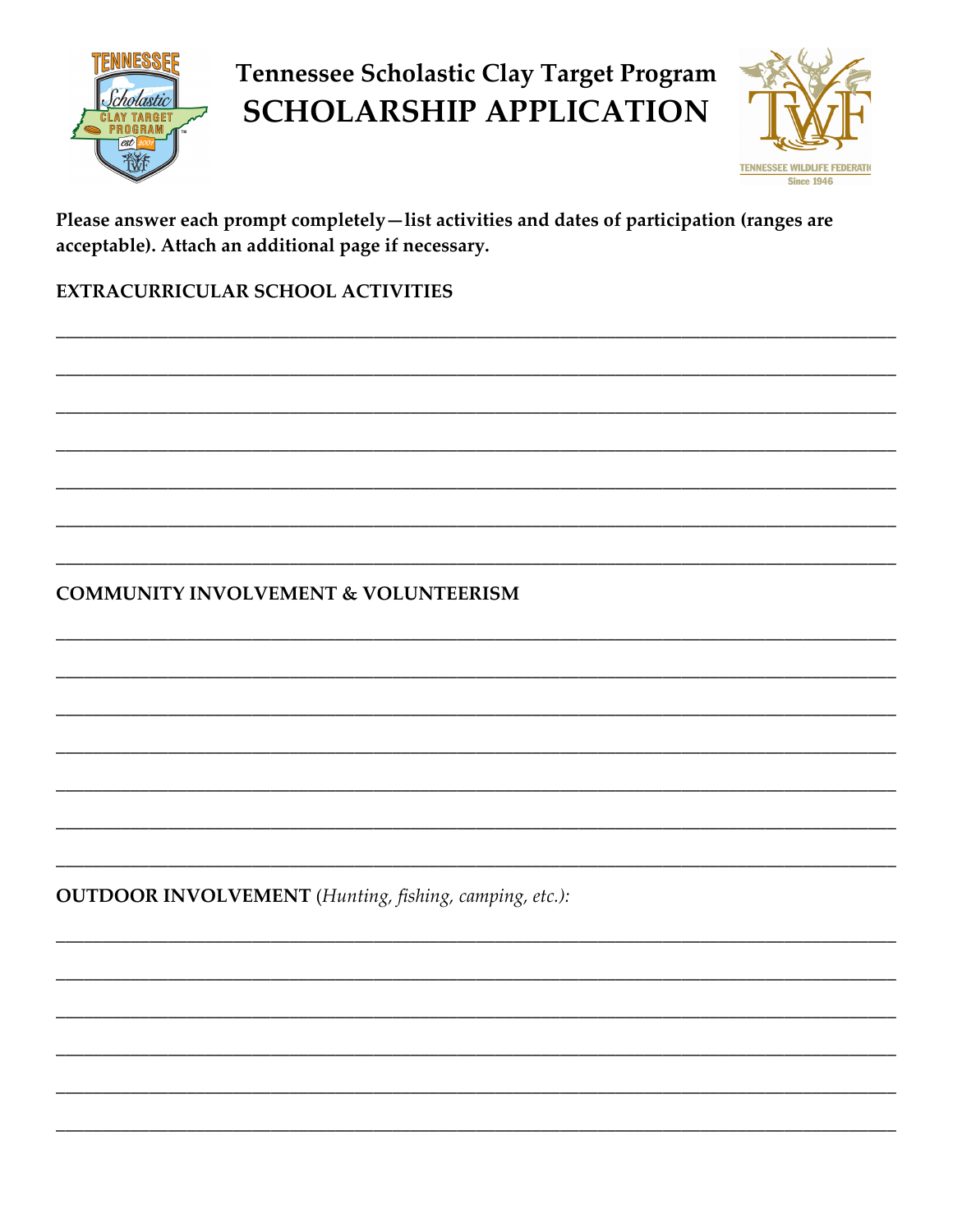LEADERSHIP ROLES & OFFICES HELD (May also list qualities or activities that define your leadership abilities):

**TENNESSEE SCTP AWARDS:** 

TENNESSEE SCTP HISTORY: Describe your participation in the organization.

NATIONAL RECOGNITIONS: List any national recognitions and/or awards, including academic, extracurricular, sports related, etc.